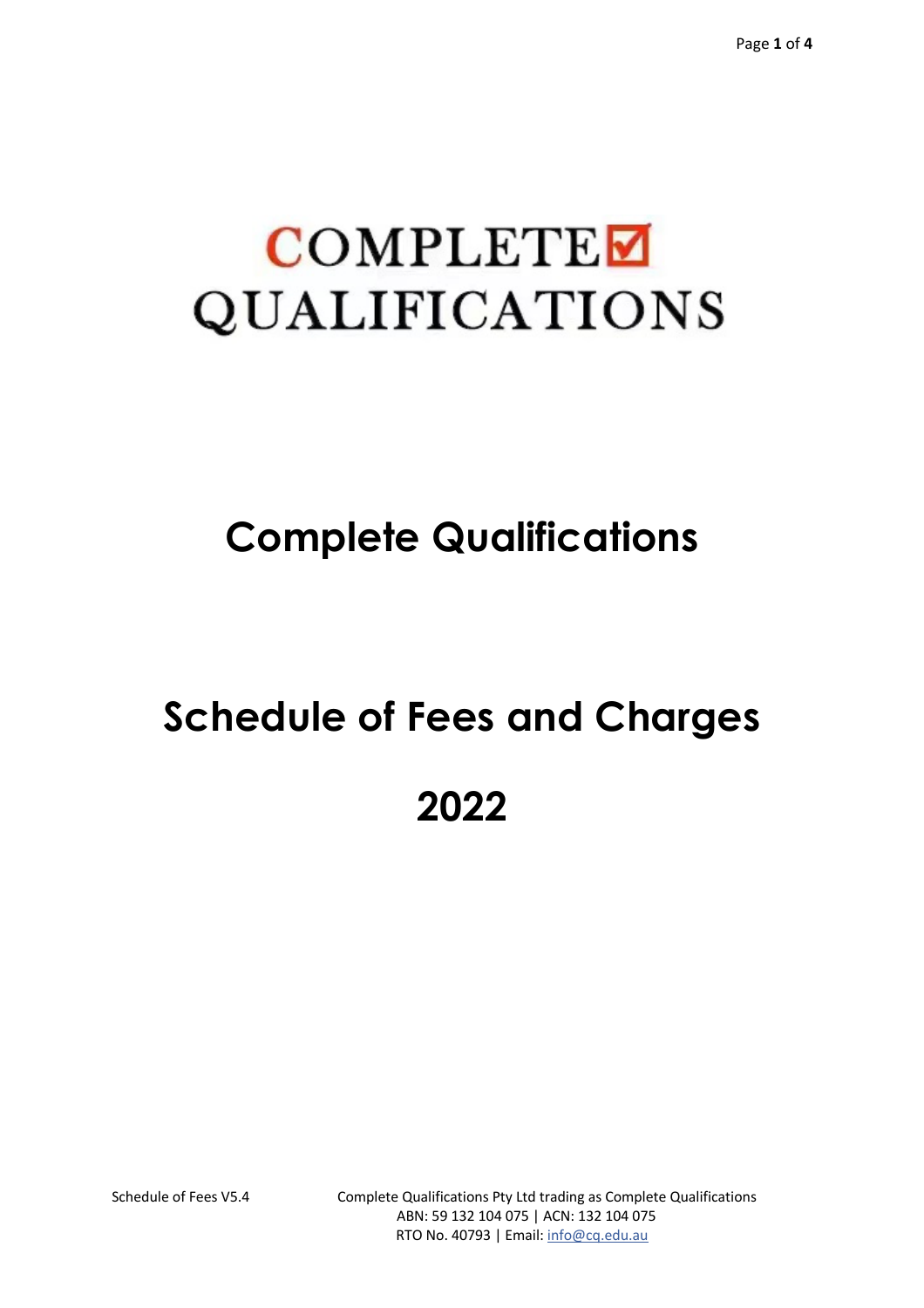### **COMPLETE QUALIFICATIONS**

#### **Complete Qualifications**

#### **Schedule of Fees and Charges**

Complete Qualifications is an ASQA Registered Training Organisation and operates in accordance with applicable legislation and the Standards for NVR Registered Training Organisations. TAE Institute is entitled to charge fees for services provided to participants undertaking a course of study. These fees are for items such as course materials, administrative support, student services and training and assessment services. We review our fees schedule regularly and endeavour to keep the cost of training down.

#### **When and how do I pay?**

The deposit for fees are payable when you receive your confirmation of enrolment and invoice for the deposit. Deposits must be paid in full within seven days of receiving notification from Complete Qualifications. Outstanding balances are payable during the workshops. We may cancel an enrolment or discontinue training if fees are not paid as required. Payment methods include direct deposit, cheque or credit card via PayPal.

#### **Can I get a refund?**

Yes - If you give notice to cancel your enrolment more than 10 business days prior to the commencement of a program you will be entitled to a full (100%) refund of fees paid.

If you give notice to cancel your enrolment less than 10 business days prior to the commencement of a scheduled program you will be entitled to a 75% refund of fees paid. The amount retained (25%) by Complete Qualifications is required to cover the costs of staff and resources which will have already been committed based on your initial intention to undertake the training.

If you give notice to cancel your enrolment after a training program has already commenced, you will not be entitled to a refund of fees paid. Discretion may be exercised by the Chief Executive Officer if there is extenuating or significant personal circumstance that led to your withdrawal.

#### **How do I get a refund?**

Written notice may be in the form of an email or letter. Where refunds are approved, the refund payment will be paid via electronic funds transfer using the authorised bank account nominated by you. This payment will be made within 14 days from the time you gave written notice to cancel your enrolment.

#### **Are my fees protected in case I need a refund?**

Yes - Complete Qualifications acknowledges that it has a responsibility to protect the fees paid by participants. To meet this responsibility, the initial payment to confirm a participant's enrolment (prior to commencement) will not exceed \$1,000.00. The subsequent payments are based on the costs of your training and assessment which is yet to be delivered and will be required to be made after the course has commenced. These subsequent payments must not exceed \$1,500.00. These arrangements comply with government regulatory requirements and are aimed at protecting the participant as a consumer.

#### **Do I pay GST in my tuition fees?**

No - GST is exempt under section 38-85 GSTR 2003/1 Goods and Services Tax, tax ruling. The ruling explains the supply of a course for 'professional or trade course' is a GST-free education course.

#### **Our guarantee**

If for any reason the Complete Qualifications is unable to fulfil its service agreement with a participant, Complete Qualifications must refund the total fees paid by the participant.

Complete Qualifications is committed to deliver quality training and assessment and will work with participants who require individual assistance to successfully complete the training program.

#### **Further Information**

Please refer to the Participant Handbook for further information on all participant rights and obligations.

Schedule of Fees V5.4 Complete Qualifications Pty Ltd trading as Complete Qualifications ABN: 59 132 104 075 | ACN: 132 104 075 RTO No. 40793 | Email: info@cq.edu.au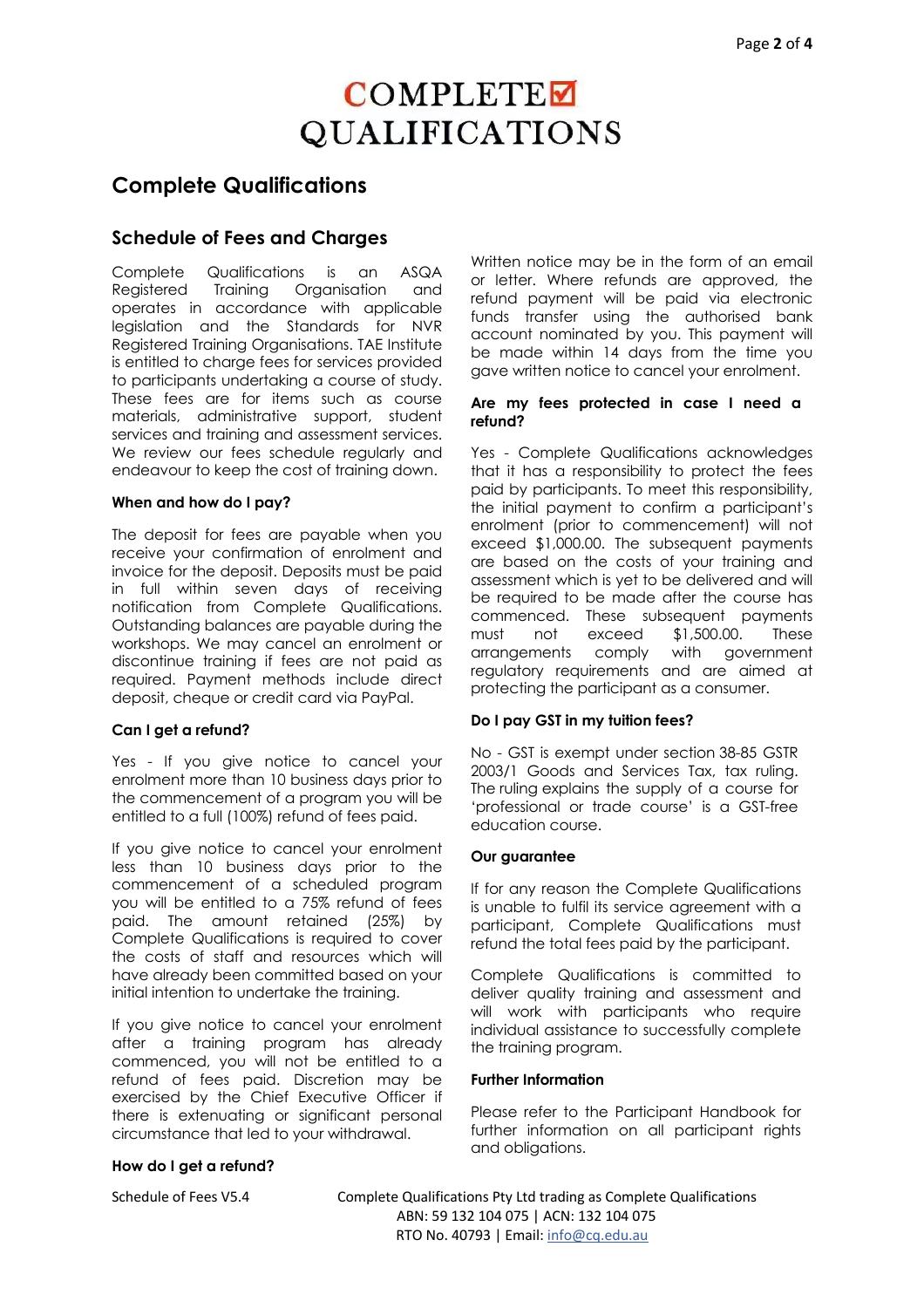To obtain a refund you are required to give The Course Brochure also contains detailed written notice to cancel your enrolment and complete a Refund Request Form available on and should be read in conjunction with this request.

information about the course being offered schedule of fees and charges.

#### **Schedule of Fees and Charges**

#### **Training Programs Fee**

| Certificate of Registration-Assistant Agent NSW           | \$590.00  |
|-----------------------------------------------------------|-----------|
| CPP41419 Certificate IV in Real Estate Practice-NSW       | \$1500.00 |
| CPP41419 Certificate IV in Real Estate Practice-VIC       | \$1500.00 |
| Assistant Agents CPD 2022-2023                            | \$159.00  |
| CPD Class 1 Agent - 9 hours - Real Estate (2022-2023)     | \$199.00  |
| CPD Class 2 Agent - 6 hours - Real Estate (2022-2023)     | \$159.00  |
| Certificate IV in Finance and Mortgage Broking (FNS40821) | \$990.00  |
| Owner builder license                                     | \$185.00  |
|                                                           |           |

1st Payment(Deposit) – A deposit of \$195.00 is payable when registering for each workshop

2nd Payment – Outstanding balance is payable on first day of each workshop

#### **Note.**

- RPL fees will be charged at a rate of \$300.00 per unit of competence.
- Complete Qualifications payment terms are seven days.
- The fee structure described above is designed to limit the amount paid by participants upfront and is structured to collect fees as the course progresses.
- Participants have a maximum of six months after attending the course to complete and submit their portfolio of evidence, a fee will be charged for assessing a portfolio after the six months have expired (see table below for charges).
- Certificates will only be issued when all monies are paid.

#### **Miscellaneous Charges**

| Re-issuing a certificate, qualification or statement of attainment                                                                               | \$35.00            |
|--------------------------------------------------------------------------------------------------------------------------------------------------|--------------------|
| Replacement of issued learning material                                                                                                          | \$50.00            |
| Replacement of text                                                                                                                              | At cost            |
| Re-assessment fee                                                                                                                                | \$300.00           |
| Marking a portfolio after the six-month timeframe for submitting the<br>portfolio has expired. Charged per month or part thereof after deadline. | $$100.00 p/m$ onth |